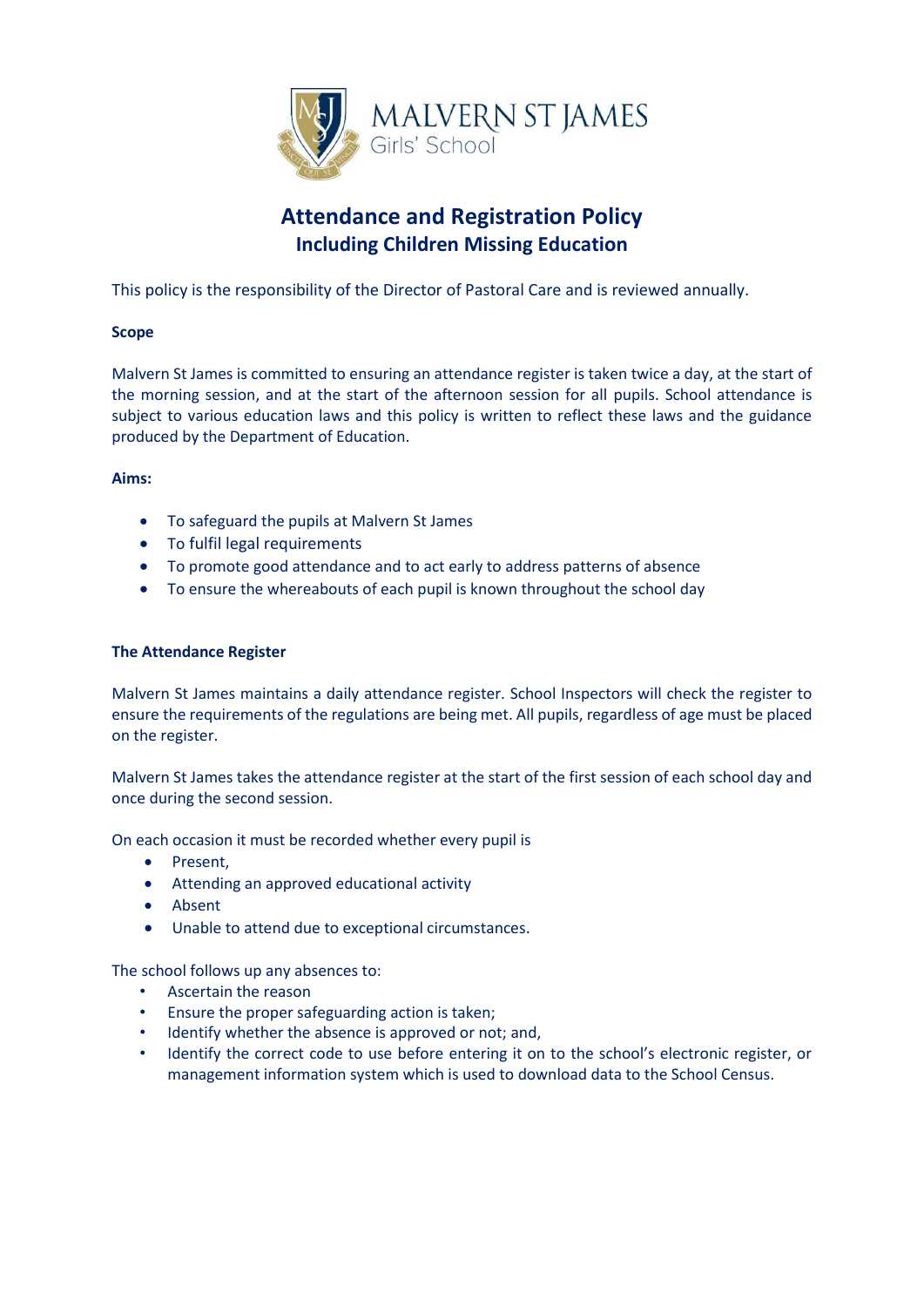#### **Amendments to the Attendance Register**

Every amendment made to the Attendance Register at Malvern St James must include:

- the amended entry which overwrites the original entry
- the reason for the amendment
- the date on which the amendment was made
- the name and position of the person who made the amendment.

### **Preservation of the Attendance Register**

Every entry in the admissions register and attendance register must be preserved for a period of three years after the date on which the entry was made.

#### **Start and End of Term Attendance**

Malvern St James publishes the term dates over a year in advance, in order that flights can be booked without disrupting pupils' education. The School expects pupils to arrive punctually on the first day of term, and not to leave School before the last day of term.

The School Electronic Register (iSAMS), contains a record of those who were absent and also those who were present using the categories below. A copy of the list of absentees will be posted in Staff Common Room on the cover notice board.

- Letters/emails informing the School of future absence or explaining absence will be kept on file.
- If pupils are present during registration but are going out of school anytime afterwards, they are still marked as present. Lists of pupils on trips or matches must always be with Reception and on the notice board in the Staff Common Room and with the Attendance Administrator, who will mark the registers accordingly.
- Teaching Staff must mark their registers with the standard codes (see Appendix 1). They must mention any concern to the Head of Year so that it can be quickly followed up. If an unauthorised absence is suspected, the Attendance Administrator must be informed immediately.

### **Absence and Attendance Codes**

The school must use the national codes to record and monitor attendance and absence in a consistent way which complies with the regulations. (See Appendix 1) These include COVID-19 codes in line with the Education (Pupil Registration / England / Coronavirus / Amendment No.2) Regulations 2020 (SI 2020/816).

The daily attendance registers are stored and archived electronically. In addition, hard copies will be printed each day for use in case of fire.

#### **Maintaining Records**

If there is no reason for absence, 'N' is entered in the register. This is later corrected by the Attendance Administrator, daily with the appropriate symbol, in this case only, overwriting is allowable in an electronic system. An 'N' must not be allowed to remain indefinitely.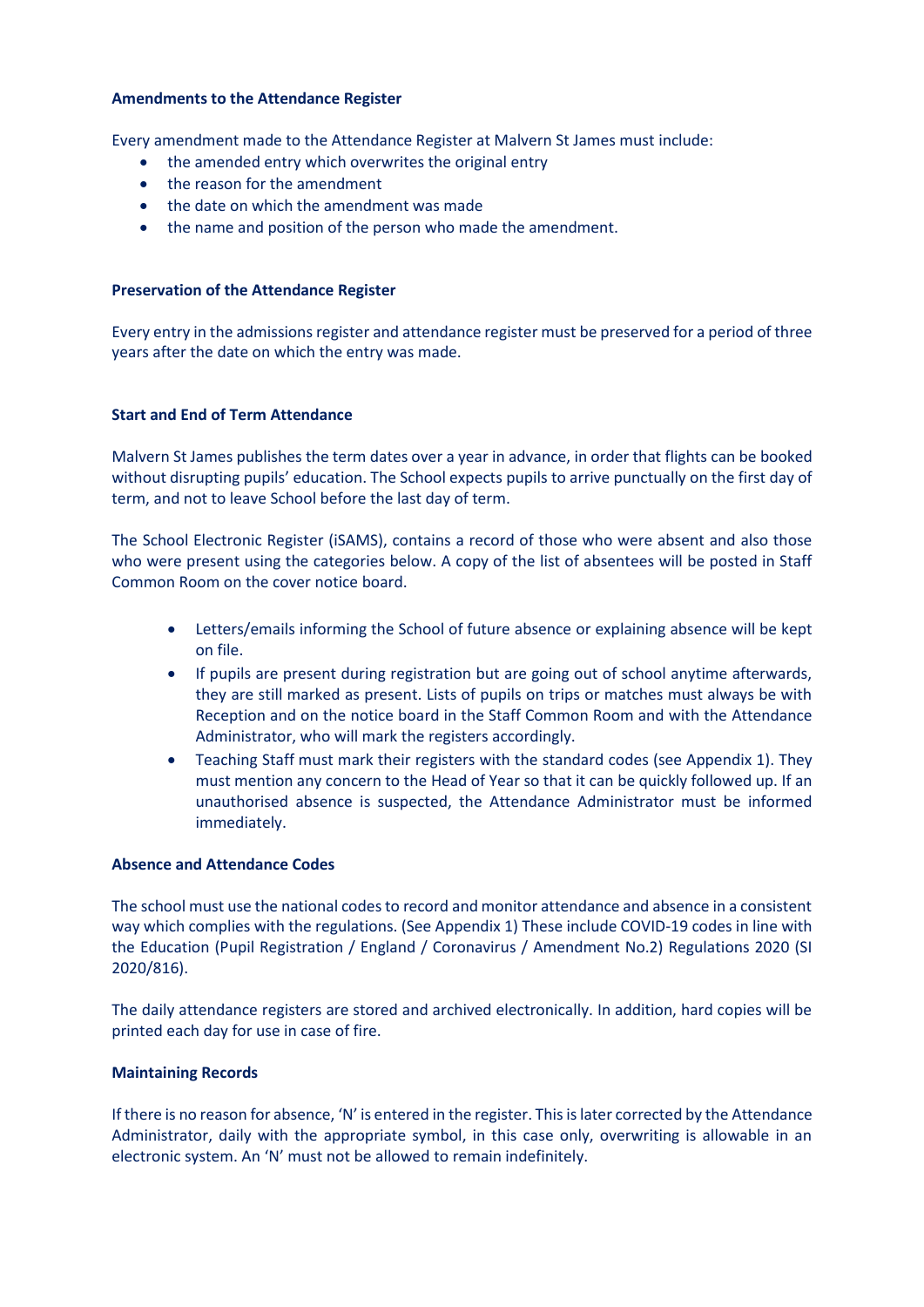The School's attendance register is backed up electronically on a daily basis. Each of these additional copies is retained for three years after the end of the school year in question.

## **Present at School**

Pupils must not be marked present if they were not in school during registration. If a pupil were to leave the school premises after registration they would still be counted as present for statistical purposes.

#### **Authorised Absence from School**

Authorised absence means that the school has either given approval in advance for a pupil of compulsory school age to be away or has accepted an explanation offered afterwards as justification for absence.

#### **Attendance Registration System**

Morning registration takes place at 08.20 in the form room, unless otherwise stated.

Afternoon registration takes place at 13:35 in the Period 7 classroom, unless otherwise stated.

- Form Tutors use the ISAMS electronic system for AM/PM registration and for registering lessons throughout the day.
- When pupils are not in School and school have not received an email, letter or phone call with an explanation for absence, the Attendance Administrator will contact the parents by phone or by email.

#### **What is meant by 'Closing the Register' and different types of 'Lates'**

All pupils should be registered between 08.20 and 08.25 and 13.35 -13.40. If a pupil arrives after this time the register must be marked as L (Late, but before the register has closed). Similarly, any pupil who signs in with the Attendance Administrator before 9am in the morning and before 14.00 in the afternoon, will be marked L.

#### **Illness during the school day**

If a pupil feels unwell during the school day, they must inform the appropriate member of staff and report to the Health Centre. The nurse on duty in the Health Centre and Wellbeing Centre will notify the Attendance Administrator. In the case of Day Boarders, the parents will also be notified, if the pupil needs to be sent home.

#### **Missing pupils**

Each morning and afternoon, the Attendance Administrator follows up all unauthorised absences and an absence list is compiled.

## **Copies are placed on the notice board in the Staff Common Room and in the Fire List box.**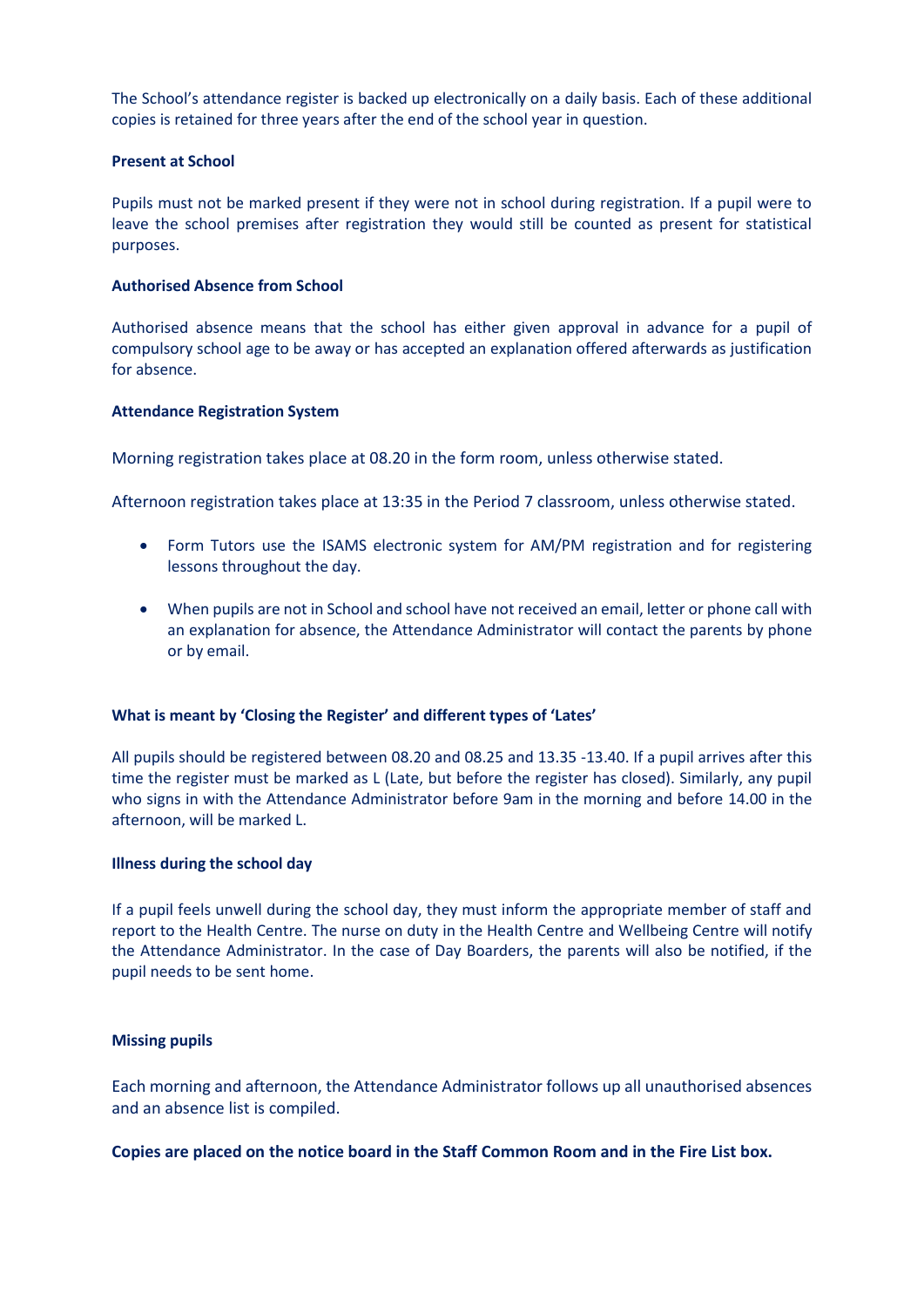## **Procedure to follow if a pupil is missing during the school day - see Appendix 2**

## **Procedure to follow if a pupil is missing from a Boarding House - see Appendix 3**

## **Children Missing from Education**

All children, regardless of their circumstances, are entitled to a full-time education which is suitable to their age, ability, aptitude and any special educational needs they may have. Local authorities have a duty to put in place arrangements for identifying, as far as it is possible to do so, those children of compulsory school age in their area who are not school registered or receiving suitable education otherwise than at a school.

The School will agree with their local authority the intervals at which they will inform local authorities of the details of pupils who fail to attend regularly, or have missed ten school days or more without permission, or because of illness, unavoidable cause or religious holiday. The School monitors attendance closely and addresses poor or irregular attendance and if concerned will refer them to the local authority.

Where a pupil has not returned to school for ten days after an authorised absence Under regulation 8(1), paragraph (f)(iii) of the Education (Pupil Registration) (England) Regulations 2006 or is absent from school without authorisation for twenty consecutive school days Under regulation 8(1), paragraph (h)(iii) of the Education (Pupil Registration) (England) Regulations 2006, the pupil can be removed from the admission register when the school and the local authority have failed, after jointly Under regulation 4 of the Education (Pupil Registration) (England) (Amendment) Regulations 2016 making reasonable enquiries, to establish the whereabouts of the child. This only applies if the school does not have reasonable grounds to believe that the pupil is unable to attend because of sickness or unavoidable cause.

The School has a safeguarding duty, Part 3 of the Schedule to the Education (Independent School Standards) Regulations 2014, in respect of their pupils and as part of this should investigate any unexplained absences.

When removing a pupil's name, the notification to the local authority must include:

- The full name of the pupil
- The date of birth
- The full name and address of any parent with whom the pupil normally resides
- At least one telephone number of the parent
- The pupil's future address and destination school, if applicable
- The ground in regulation 8 under which the pupil's name is to be removed from the admission register

The School must make reasonable enquiries to establish the whereabouts of the child jointly with the local authority, before deleting a pupil's name from the register if the deletion is under regulations 8(1), sub paragraph (f)(iii) and (h)(iii). (Appendix 4, points 6 and 8).

## Providing information on standard transitions

As set out in the above section, the School is under an automatic duty to provide information to the local authority for non-standard transitions. This relates to pupils removed from the admission register before completing the final year of education normally provided by the school, or pupils added to the admission register after the start of the first year of education normally provided by that school.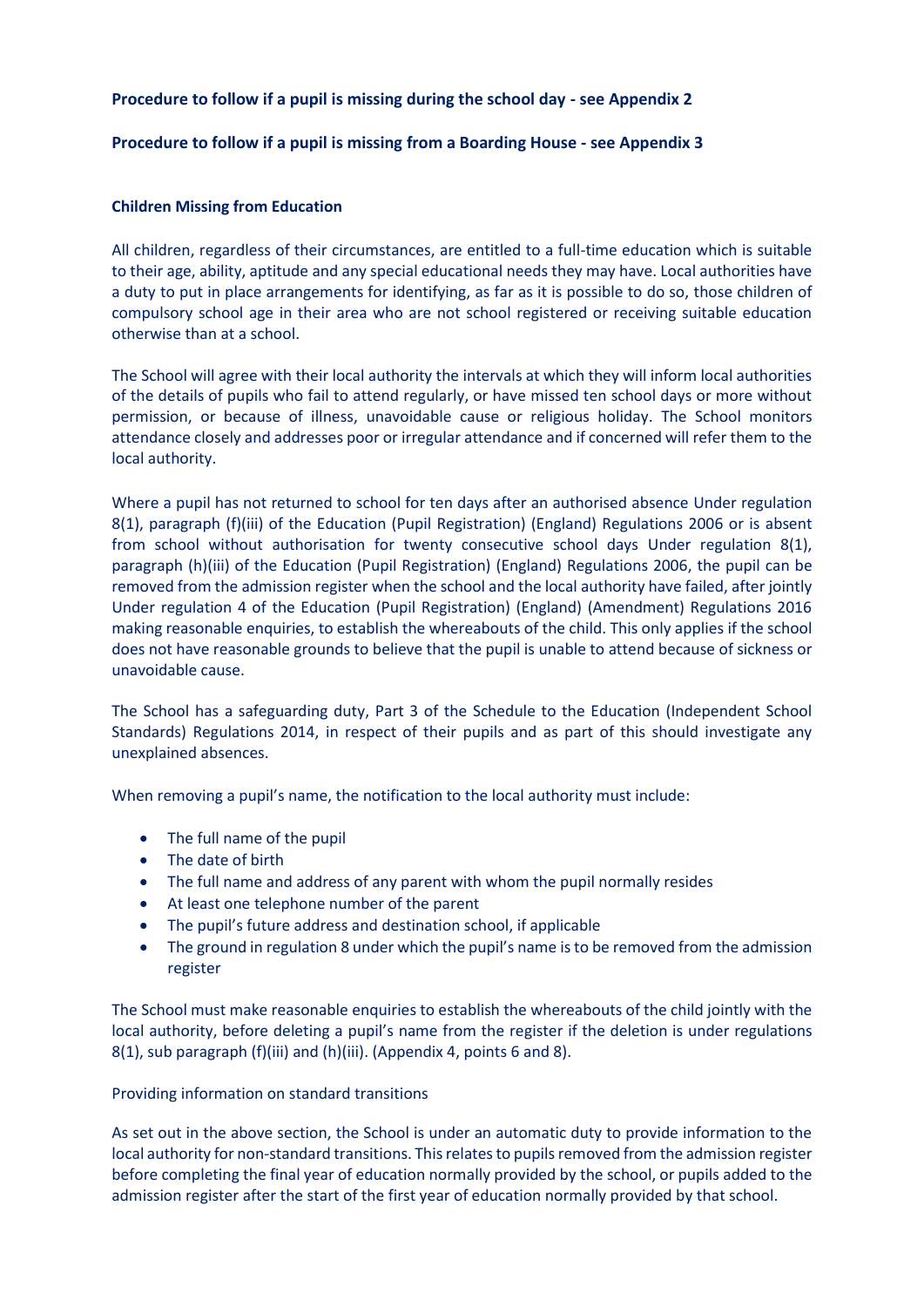In a small number of cases, pupils removed from the admissions register in one school would be a standard transition but their transfer to another school would **be a non-standard** transition and viceversa. For example, a pupil leaving a primary school at the end of Year 2 is a non-standard transition, but their transfer to a junior school at the beginning of Year 3 is a standard transition. In such cases, only the school where the non-standard transition occurs is under an automatic duty to notify the local authority. The local authority would need to make a request for the information from the other school, if they required information on the standard transition.

MSJ keeps a record of outgoing pupils, when a pupil leaves the school before the end of Year 13. Records will include the name and address of the destination school, the expected start date and confirmation from the destination school that this pupil is not on their attendance register.

## **Student Visa Route - pupils**

In accordance with our sponsorship duties, we are required to report to UKVI should a Student Visa Route pupil's attendance fall below 80% or if 10 consecutive contact points are missed without advance approval.

- Attendance falls below 80%
- 10 consecutive expected contact points are missed without prior authorisation (AM and PM registration equates to two contact points - 5 consecutive days of unauthorised absence).

The Attendance Administrator will monitor the above and report directly to the Authorising Officer (Director of Finance[, freemc@malvernstjames.co.uk\)](mailto:freemc@malvernstjames.co.uk), should a pupil be at risk of breaching the above sponsorship criteria.

## **Signing 'in' and 'out' of School Procedure**

Pupils in Year R-11 are not allowed to leave the School site during the school day, unless accompanied by a member of staff/parent/guardian. For School trips, visits or sporting fixtures, staff will be notified in advance. Girls may leave for appointments during the school day with notification to Attendance

On entering the school building, all Senior School pupils must sign in, using the 'signing in/out' sheets on the ground floor corridor. Senior School Pupils arriving late to school must also sign in and then report to the Attendance Administrator.

The Preparatory Department pupils arriving late to School must report to their Form Tutor, who will inform the Attendance Administrator.

On leaving the School building, all pupils must sign out using the 'signing in/out' sheets located in the following places:

- Senior School Pupils: ground floor corridor.
- Prep Pupils: ground floor corridor next to Prep exit

## **Sixth Form**

Girls in the Sixth Form are expected to be in school when they have a commitment. They **must** attend morning and afternoon registrations, all timetabled lessons, assemblies and all other School commitments.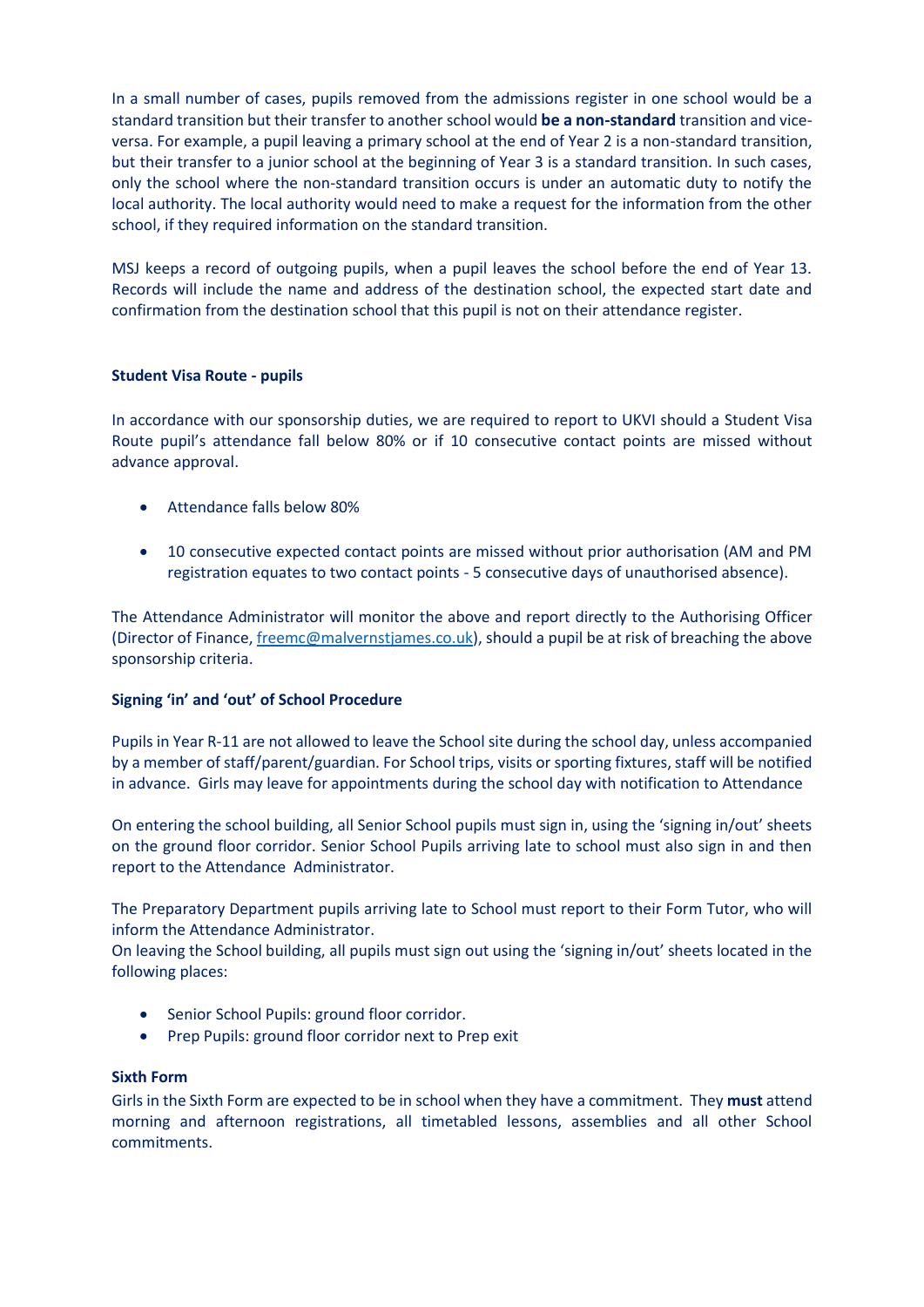If they leave the site during the day they must sign out and sign in again on their return. The freedom to leave the site is a Sixth Form privilege and may, if necessary, be reviewed by the Director of Sixth Form.

#### **Year 11**

Year 11 are allowed to return to their boarding Houses to do their School work at 16.00, providing they do not have any school commitments and at the discretion of their Head of Year. The House staff and Form Tutor should be made aware of this by the pupil. They must sign out of school and state where they have gone. The House Staff must email the duty team leader with a list of girls who have returned to the House.

It is a Year 11 privilege to go 'up town' between 16.00 and 17.30, providing they have parental permission, no school commitments and at the discretion of their Head of Year. They must sign out of school on the signing in and out of school sheets.

#### **Year 10**

Year 10 are allowed to return to their boarding House to do their School work for one night of the week, providing they do not have any school commitments and at the discretion of their Head of Year. The House Staff and Form Tutor must be made aware by the pupil. The House Staff must email the duty team leader with a list of girls who have returned to the House.

It is a Year 10 privilege to go 'up town' 16.00 and 17.30, providing they have no school commitments, have parental permission and at the discretion of their Head of Year. A pupil must seek permission from the Head of Year and it is at their discretion, if the pupil is allowed to go. They must sign out of school on the signing in and out of school sheets.

#### **Year 9**

Year 9, in the Summer Term, are allowed to go 'up town' once a week between 16.00 and 17.15 providing they have no school commitments have parental permission and at the discretion of their Head of Year. A pupil must seek permission from the Head of Year and it is at their discretion, if the pupil is allowed to go. They must sign out of school on the signing in and out of school sheets.

#### **Boarders**

Boarders must sign in and sign out of the Boarding Houses on entering and leaving the House at all times. It is essential that House Staff know all boarders' whereabouts at all times or how to find their whereabouts. The House staff will check the signing in and out book regularly.

It is an expectation by the School, for Boarders to live with parents or guardians when they are away from school. It is compulsory for Parents/Guardians to give authority to the Housemistress before Boarders leave the School to stay with another family. Permission must also have been received from the other family.

If a boarder is returning late to the House, the Parent/Guardian must telephone/email a member of the House staff.

#### **Information for Parents/Guardians**

Parents and Guardians can view attendance on Parent Portal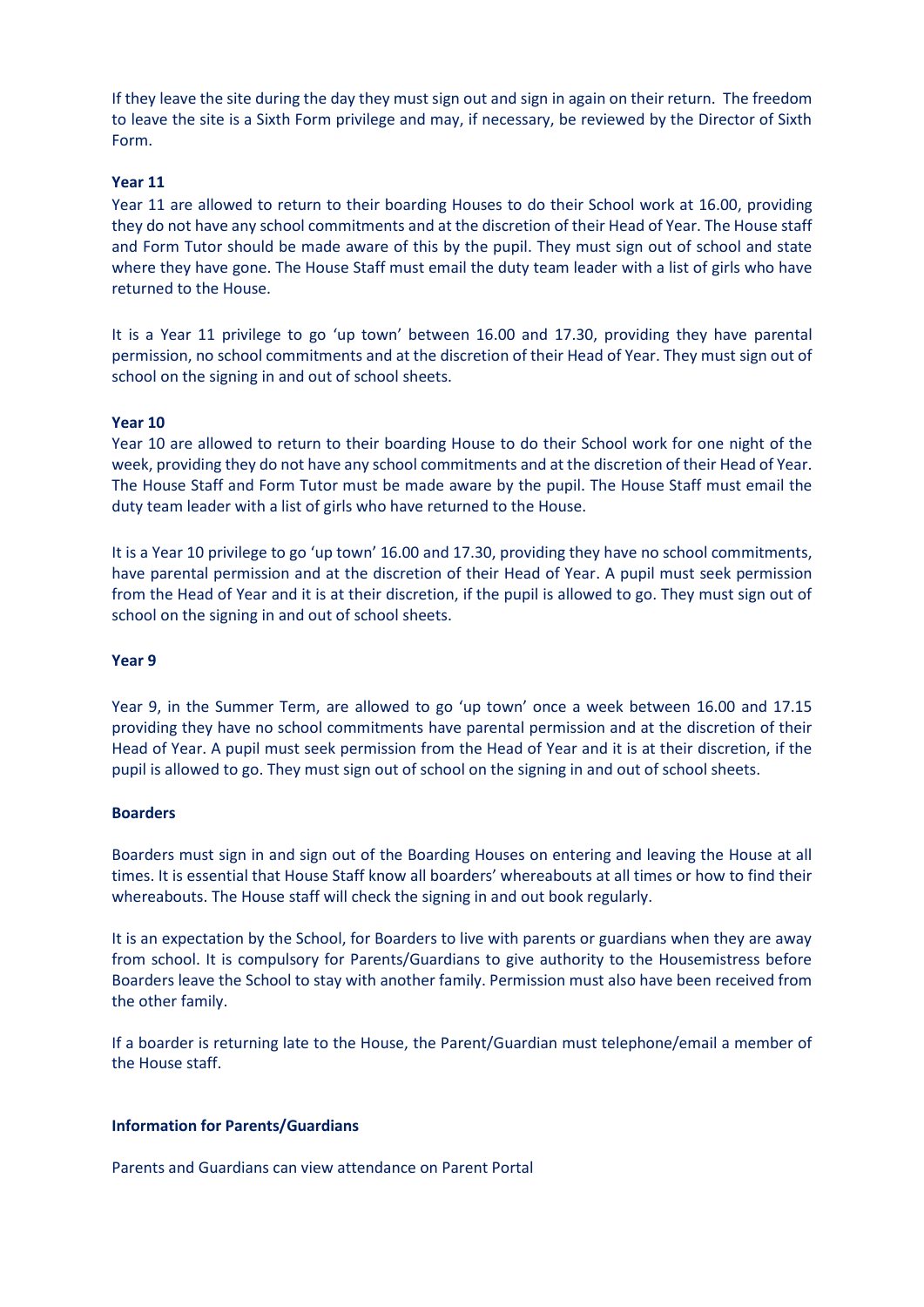## **Procedure for notifying the School of a pupil's absence**

If a pupil is going to be absent, the parent/guardian must:

- e-mai[l attendance@malvernstjames.co.uk](mailto:attendance@malvernstjames.co.uk) or
- telephone Attendance 01684 584600 before 08.20 on the first day of absence.

The School requires confirmation of absence by email or letter prior to or upon return to school. If the school has not been notified of absence, the Attendance Administrator will telephone or email on the first day of an unexplained absence to request information regarding the absence.

## **Requests for Absence**

To ensure information goes directly to the correct person so that it can be dealt with expediently the table below provides the different email addresses to contact for the different requests. We will respond to confirm that we have received a request and will then contact the parent according to the nature of the request or notification (for example to ask for more information or to confirm permission or perhaps to provide advice). This procedure applies to parents and guardians of all girls.

For appointments, illness and previously agreed absences during the day contact; [attendance@malvernstjames.co.uk](mailto:attendance@malvernstjames.co.uk)

To confirm that a pupil will be leaving School after lessons, at 16.00, rather than at the end of the school day at 18.00, parents must contact their daughter's Head of Year.

All other requests, including, but not limited to: days off school, regular early departure for an approved external activity, non-attendance of a compulsory or timetabled School event - must be sent to the Headmistress;

[headspa@malvernstjames.co.uk](mailto:headspa@malvernstjames.co.uk)

This contact information will remain permanently available on ISAMS.

Term dates are published over a year in advance to enable parents/guardians to arrange holidays without disrupting a pupil's education. It is very important that holidays are taken within the school holiday period so that pupils do not miss lessons or indeed any other school activity such as the end of term events. Terms are planned carefully to ensure that the schemes of work are covered at a suitable pace and that there are also opportunities for memorable community events and for girls to interact with their friends and girls from other years.

## **Student Visa Route pupil - Approved Absence**

Correspondence supporting the decision to approve the absence of a pupil on the Student Visa Route must be retained to support the school's decision-making process. This could include doctor's note; correspondence with parents; discussions with boarding staff / form tutor.

## **Please note that it is the School Policy not to allow holidays to be taken during term time, unless there are exceptional circumstances.**

## **Other relevant policies**

- Safeguarding (including Child Protection)
- Admissions
- Lost or Missing Child Policy
- Late Collection of a Child Policy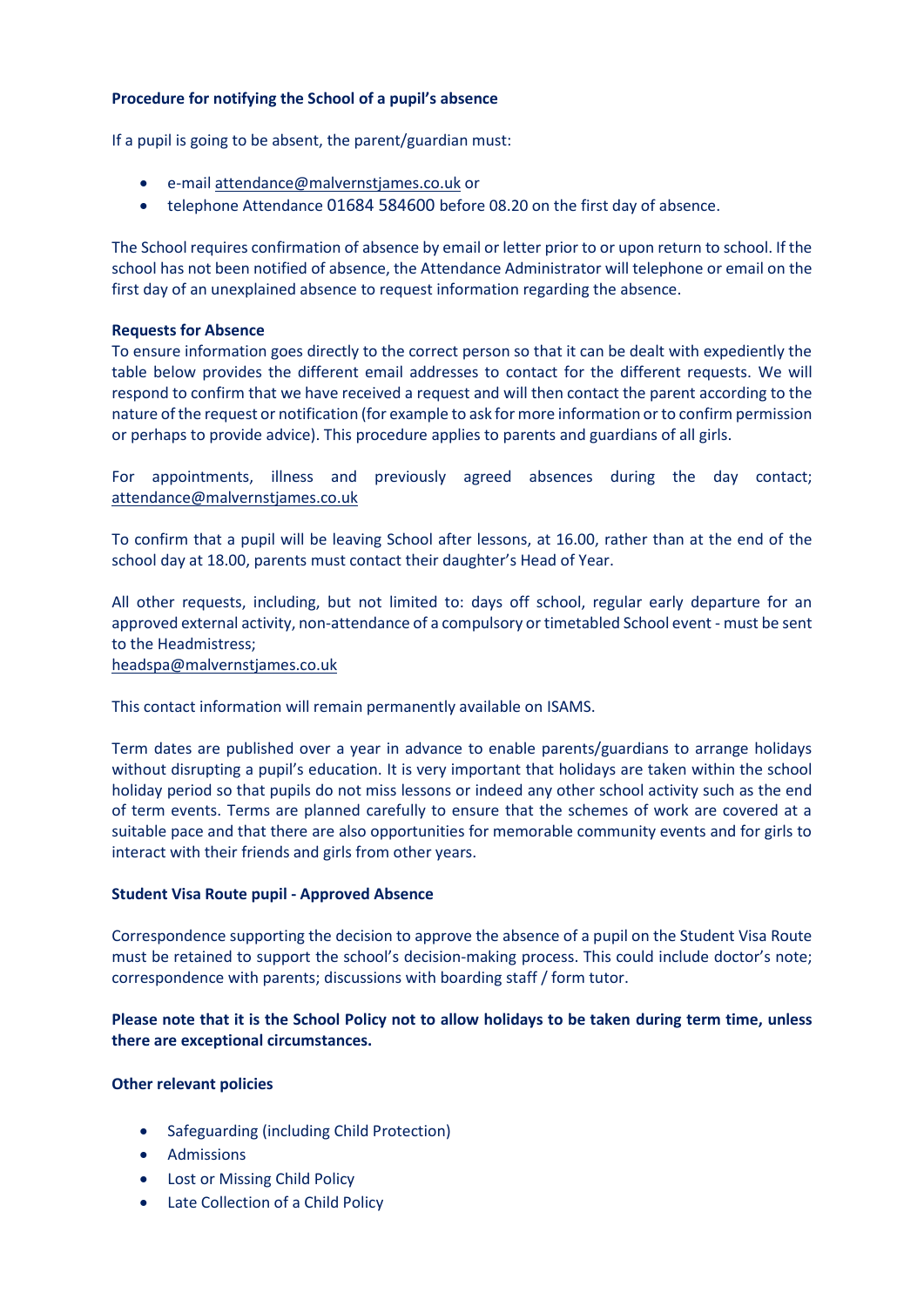## **Appendix 1 Table to show codes for absences**

| Register       |                                                             | Event         |
|----------------|-------------------------------------------------------------|---------------|
| <b>Mark</b>    | Description                                                 | Category      |
| #              | <b>School closed</b>                                        | <b>CLOSED</b> |
|                | Present (AM)                                                | <b>PRESAM</b> |
|                | Present (PM)                                                | <b>PRESPM</b> |
| B              | <b>Educated off site</b>                                    | <b>OFFSTE</b> |
| $\overline{C}$ | <b>Other Authorised Circumstances</b>                       | <b>AUTH</b>   |
| D              | Dual registration                                           | <b>DUALRG</b> |
| E              | <b>Excluded</b>                                             | <b>EXCLUD</b> |
| F              | <b>Extended family holiday</b>                              | <b>EXTHOL</b> |
| G              | Family holiday (not agreed/excess)                          | <b>UN-HOL</b> |
| н              | Family holiday (agreed)                                     | <b>HOLID</b>  |
| T              | <b>Illness</b>                                              | ILL           |
| J              | Interview                                                   | <b>INTVW</b>  |
| L              | Late                                                        | <b>LATE</b>   |
| M              | Medical/Dental appointments                                 | <b>APPNT</b>  |
| N              | No reason yet provided for absence                          | <b>UNKNWN</b> |
| $\overline{O}$ | <b>Unauthorised absence</b>                                 | <b>UNAUTH</b> |
| P              | Approved sporting activity                                  | <b>SPORT</b>  |
| $\mathsf R$    | Religious observance                                        | <b>RELIGN</b> |
| S              | <b>Study leave</b>                                          | <b>STUDY</b>  |
| T              | <b>Traveller absence</b>                                    | <b>TRAVLR</b> |
| U              | Late (After registration closed)                            | <b>AFTREG</b> |
| $\vee$         | <b>Educational visit or trip</b>                            | <b>TRIP</b>   |
| W              | Work experience                                             | <b>WORKEX</b> |
| X              | Un-timetabled sessions for non-compulsory school-age pupils | <b>PRESCH</b> |
| Υ              | <b>Enforced closure</b>                                     | <b>ENFCLS</b> |
| Z              | Pupil not on roll                                           | <b>NOTPUP</b> |

| COVID-19 specific Codes |                                                      |  |
|-------------------------|------------------------------------------------------|--|
|                         | Covid-19 Related Illness                             |  |
|                         | <b>Suspected Covid-19 Related Illness</b>            |  |
|                         | Potential contact of a Covid-19 case inside setting  |  |
|                         | Potential contact of a Covid-19 case outside setting |  |
|                         | Self-Isolating                                       |  |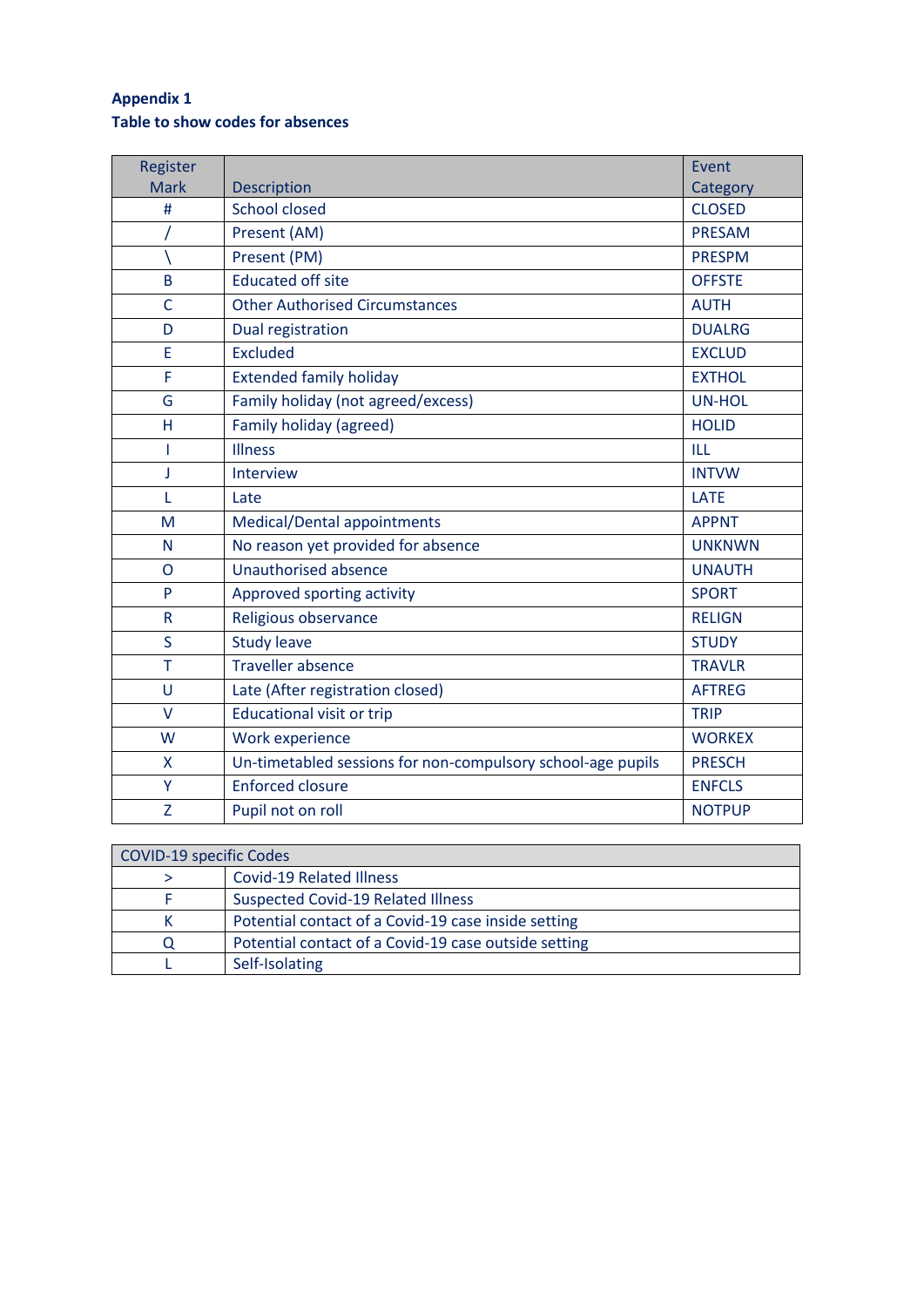## **Further detailed explanation of Codes**

| Present (am)                                                                                | Pupil present at start of Registration and intends to be in school<br>throughout morning session                                                                                                                                                                       | Forward<br>slash         |
|---------------------------------------------------------------------------------------------|------------------------------------------------------------------------------------------------------------------------------------------------------------------------------------------------------------------------------------------------------------------------|--------------------------|
| Present (pm)                                                                                | Pupil present at start of Registration and intends to be in school<br>throughout afternoon session                                                                                                                                                                     | <b>Backward</b><br>slash |
| Illness but not medical or<br>dental appointments                                           | The parent emails or rings in and/ or the pupil misses registration and<br>the subsequent session through illness.                                                                                                                                                     |                          |
| Medical, Dental or<br><b>Hospital Appointments</b>                                          | The pupil does not come to registration because of an appointment, eg<br>attendance at a GP's surgery; attendance at a dentist's surgery; and<br>hospital appointments, but not hospital stays.                                                                        | M                        |
| Late but before<br><b>Registration closes</b>                                               | The Register has been called at the appropriate time (see below), for<br>which the pupil was not present, but the Register has not formally<br>closed (see below). The pupil is deemed to be present for the session.                                                  | L                        |
| Education/ Job Interview<br>and University Open Days                                        | Interview for another school or (Year 11/13) a job after leaving school.<br>We shall also use this for university Open Days, so long as they have<br>been given prior approval by the Director of Sixth Form and completed<br>the blue form.                           | J                        |
| No reason yet provided for<br>Absence-temporary Code<br>which must eventually be<br>changed | If it is unclear why a pupil is absent from registration, it is possible to<br>use Code N until the reason for their absence is known.<br>Once the pupil whereabouts are known The Attendance Administrator<br>will fill in the more appropriate code.                 | N                        |
| Late for no valid reason &<br><b>Register has Closed</b>                                    | This code should be used when a pupil has arrived after the close of<br>registration with no plausible reason.                                                                                                                                                         | U                        |
| <b>Educational Visit or Trip,</b>                                                           | Used for all trips of an educational nature, arranged by school or by<br>other organisations, provided they are supervised by someone of<br>whom the school approves.                                                                                                  | v                        |
| <b>Study Leave</b>                                                                          | Used for Year 11-13 pupils have been given time off school prior to<br>examinations.                                                                                                                                                                                   | S                        |
| <b>Exam Leave</b>                                                                           | Used for Year 13 after examination leave.                                                                                                                                                                                                                              | X                        |
| <b>Work Experience</b>                                                                      | When Work Experience has been organised or been agreed by School.                                                                                                                                                                                                      | W                        |
| Extended (more than 10<br>days)                                                             | The Headmistress responds to a parental request, given in good time<br>and gives approval for a holiday of more than 10 days because of<br>exceptional circumstances,                                                                                                  | F                        |
| Family Holiday not agreed<br>by School or in excess of<br>agreement.                        | The parent does not have prior agreement before taking a pupil on<br>holiday or keeps a pupil away for longer than was agreed, in which case<br>the extra time is recorded as Code G.                                                                                  | G                        |
| <b>Approved Sporting Activity</b>                                                           | This code should be used to record the sessions when a pupil is taking<br>part in a sporting activity that has been approved by the School and<br>supervised by someone authorised by the School.                                                                      | P                        |
| Special occasions at the<br>discretion of the school                                        | The Headmistress responds to a parental request, given in good time<br>and allows a pupil time off school during a whole session (am or pm) for<br>a specific reason, having taken into account the pupil's prior<br>attendance record and the reason for the request. | C                        |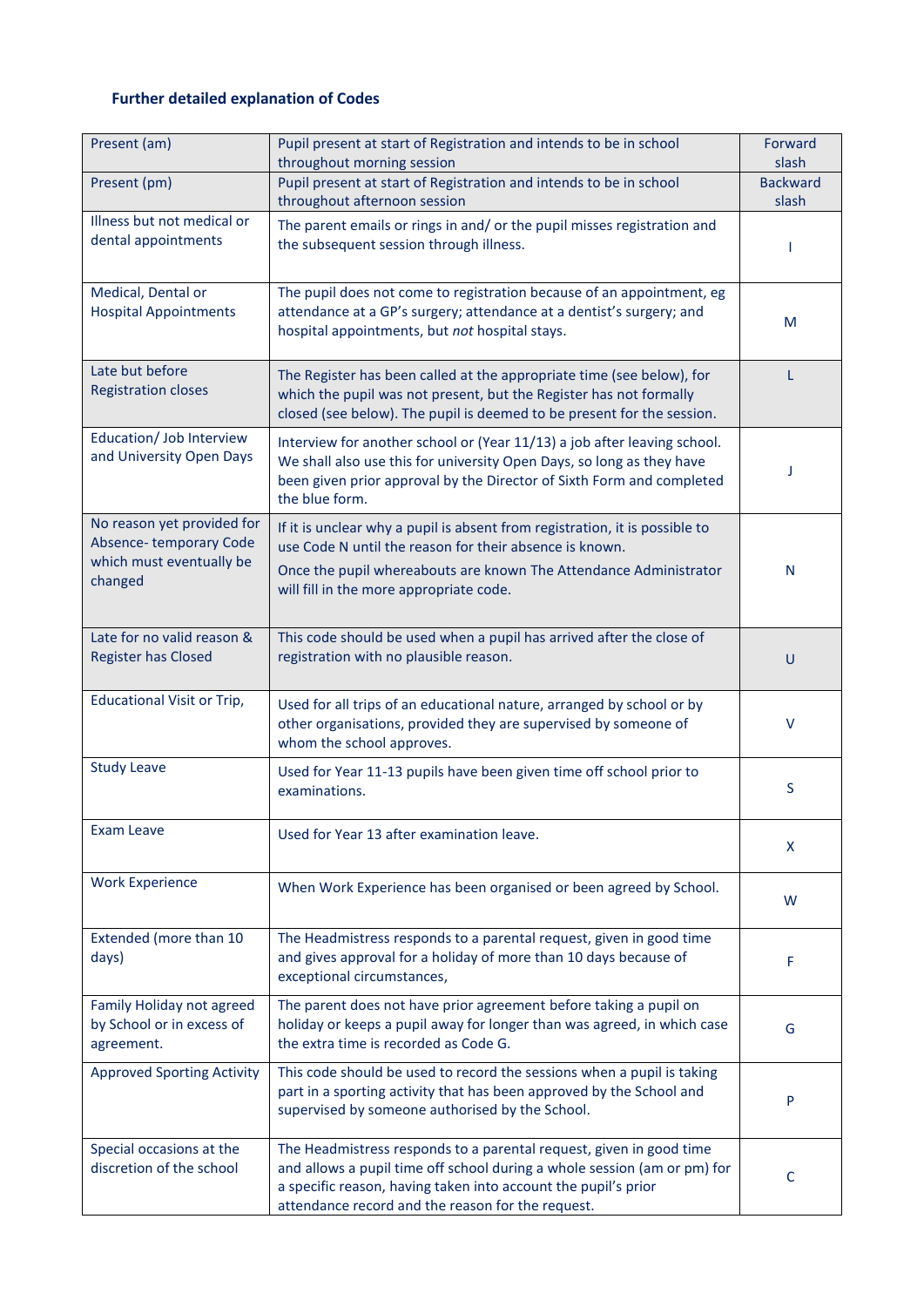| <b>Religious Observance</b>                                    | If the pupil's religious body has set the day apart for religious<br>observance, but not used for additional holidays and days off linked to<br>the religious festival.                                                                                                                                               | R |
|----------------------------------------------------------------|-----------------------------------------------------------------------------------------------------------------------------------------------------------------------------------------------------------------------------------------------------------------------------------------------------------------------|---|
| <b>Traveller absence</b>                                       | Traveller pupil when the family is travelling; a number of different<br>groups are covered by the generic term Traveller. Unlikely to be used by<br>us.                                                                                                                                                               | т |
| <b>Unauthorised Absence</b>                                    | This is where there is no explanation for a pupil's absence or the<br>explanation is not one that can be sanctioned by the School, In such<br>cases, the Director of Sixth Form/Year Co-coordinator/Director of<br>Pastoral Care must be informed and a letter would normally be written<br>home, expressing concern. | O |
| <b>Unplanned Forced or</b><br><b>Partial Closure of School</b> | If the School is closed due to unavoidable cause and without prior<br>planning. (Unlikely to be used by us)                                                                                                                                                                                                           | Y |
| <b>Planned Closure of School</b>                               | Between terms; half terms; occasional days when the whole school are<br>on holiday e.g. Half day at end of Autumn term.                                                                                                                                                                                               | # |
| <b>Excluded</b>                                                | The pupil has been excluded (or suspended) and is not attending any<br>form of educational activity agreed by us but is still on the roll (pending<br>appeal).                                                                                                                                                        | F |
| <b>Educated off site</b>                                       | Pupils attending alternative provision arranged and/ or agreed by the<br>School. The supervisor must inform the school if the pupil is not<br>present.                                                                                                                                                                | B |
| <b>Dual Registration</b>                                       | Pupil also attends (and is registered by) another place of education.<br>Unlikely to be used by us.                                                                                                                                                                                                                   | D |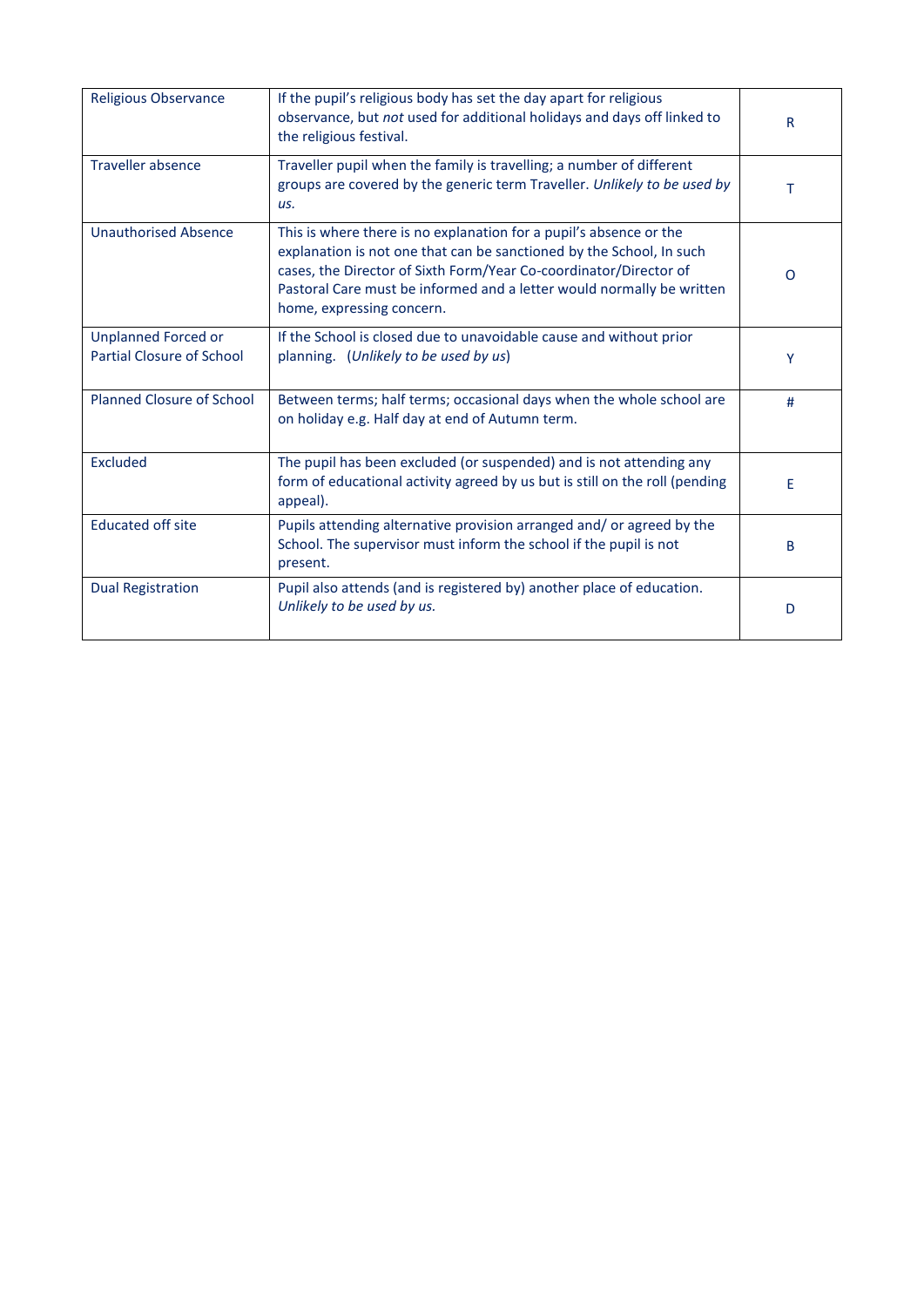## **Appendix 2**

## **Procedure to follow when a pupil is missing during the School day**

• Check ISAMS

if the pupil is not officially shown to be out of School then

- Report the absence to the Attendance Administrator ext. 7500 or [attendance@malvernstjames.co.uk](mailto:attendance@malvernstjames.co.uk) and Reception/ Director of Pastoral Care
- Return to your lesson

The Attendance Administrator will then action the following:

- Contact the Health Centre check whether the pupil absent is unwell and resting there
- Phone the Boarding House and ask for a check to be made.
- Phone the Avenue Music Centre
- Check the School Corridor, Library, ICT Suites, Cloakrooms, Sixth Form Centre and Sports Centre
- Contact the Form Tutor and pupils/staff for information.
- If the pupil is still unaccounted for then inform the Director of Pastoral Care or the Director of Teaching and Learning or a member of the Senior Management Team if they are not available

A search will be co-ordinated and the following actions will be carried out:

- The Headmistress, Deputy Head and as appropriate Heads of Year (in their absence a member of the Leadership Team) will be notified and will communicate with all relevant staff
- If the School has a pupil's mobile number (stored on ISAMS), the member of SLT notified will call or instruct another member of staff to do so
- All staff will be informed by email from the School Office
- If appropriate, the alarm will sound and members of the School will respond accordingly
- A register is to be taken immediately to ensure that all other children are present
- Classmates and friends should be asked if they know of the child's whereabouts and when they last saw the missing child
- Information held in the School Office and any messages left for staff will be checked
- The immediate area will be searched thoroughly by staff including the Estates Team. The search will be organised and co-ordinated by member of SLT notified, also the Heads of Year (including EYFS) if appropriate. This is to include all areas, inside and outside spaces, cloakrooms, cupboards etc. Staff should carry mobile phones wherever possible.
- A member of SLT will call the parents and the police once a register has been completed. This will be within  $15 - 20$  minutes if the pupil is in Prep (including EYFS) and within 30 minutes for girls in the Senior School.
- The SLT will act on any Police advice
- The SLT will follow the Critical Incident Policy

A base will be created in the Office where all information should be passed to the SLT and DSL. The DSL will contact the Worcestershire Safeguarding Children Partnership and the Chair of the Governing Body.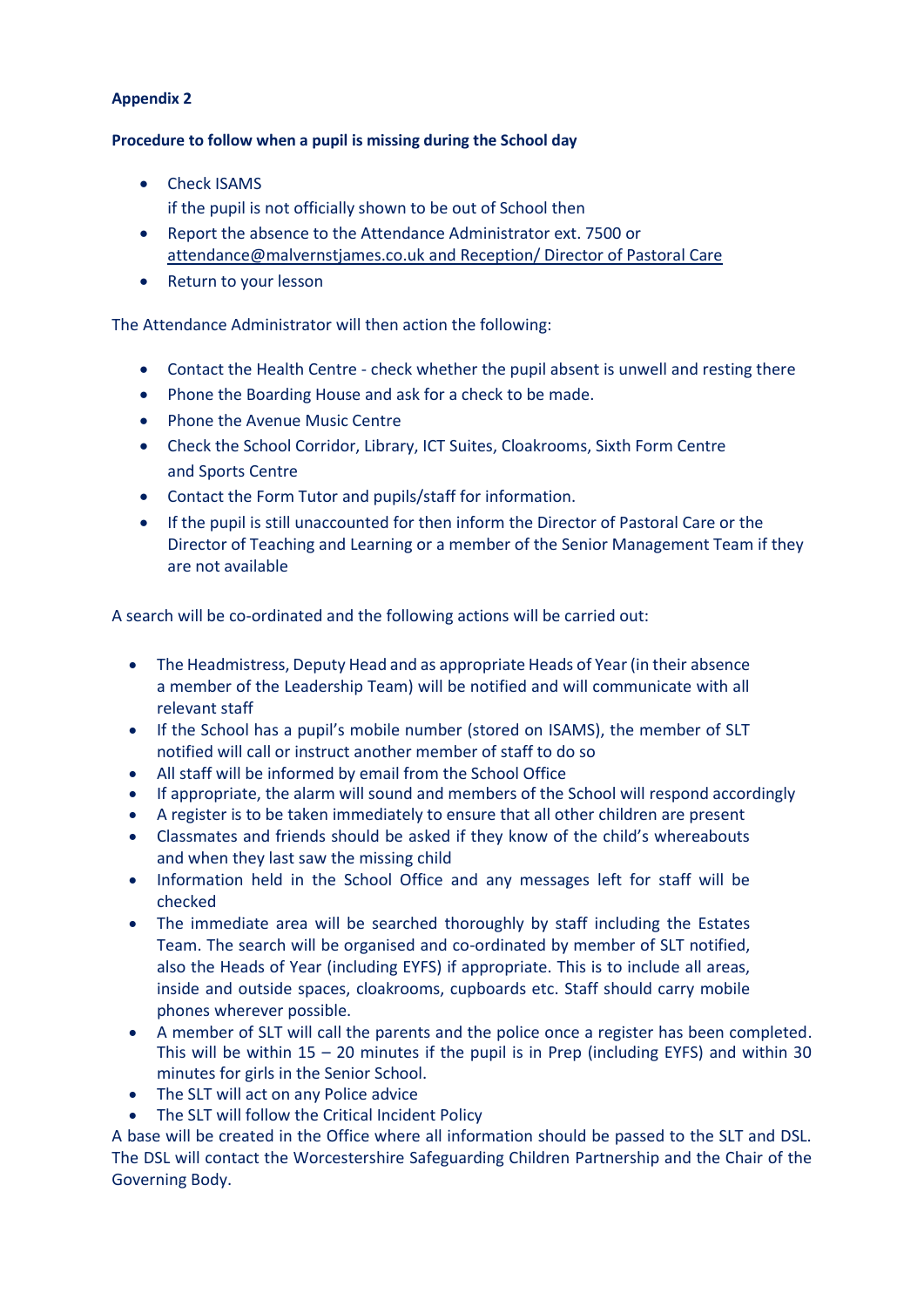## **Flow Chart to show procedure to follow when a pupil is reported missing**

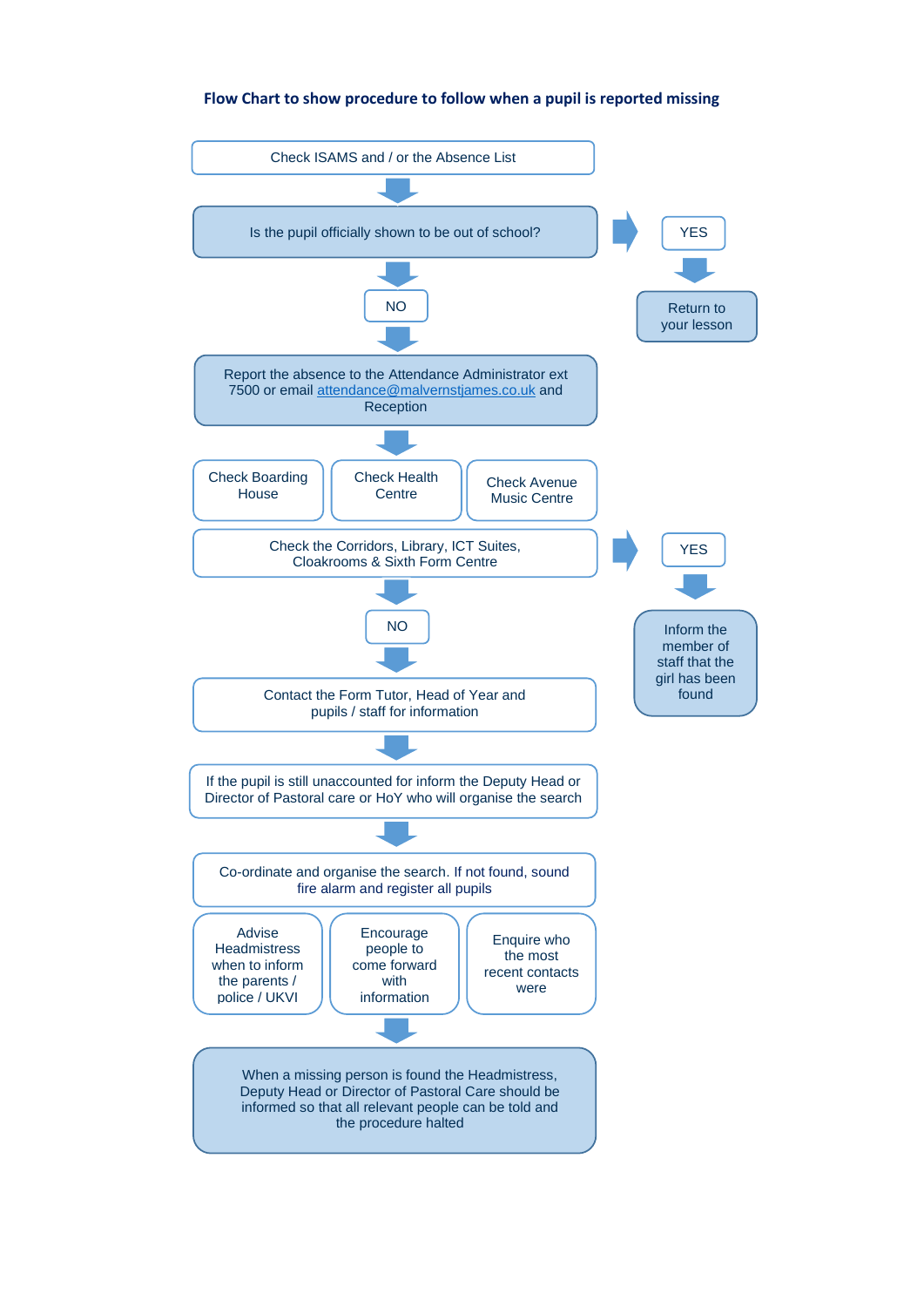## **Appendix 3**

## **Procedure to follow when a pupil is missing from a Boarding House**

After the Health Centre has been called and the house registers have been taken:-

- The Headmistress, Deputy Head and Director of Boarding will be notified and will communicate with all relevant staff
- If the School has a pupil's mobile number (stored on ISAMS), the member of SLT notified will call or instruct another member of staff to do so
- All other Boarding Houses will be called and checked
- Room-mates and friends should be asked if they know of the child's whereabouts and when they last saw the missing child
- Information held in the Housemistress' Office and any messages left for staff will be checked
- The immediate area will be searched thoroughly by staff including the Night Watchman. The search will be organised and co-ordinated by member of SLT notified. This is to include all areas, inside and outside spaces, cloakrooms, cupboards etc. Staff should carry mobile phones wherever possible.
- The Fire Alarm will be set off so that all Boarding pupils can be registered
- A member of SLT will call the parents and the police once a register has been completed This will be within  $15 - 20$  minutes if the pupil is in Prep and within 30 minutes for girls in the Senior School.
- The SLT will act on any Police advice
- The SLT will follow the Critical Incident Policy
- A base will be created in the Head of Boarding's Office where all information should be passed to the SLT and Designated Safeguarding Lead. The DSL will contact the Worcestershire Local Safeguarding Children Board and the Chair of the Governing Body.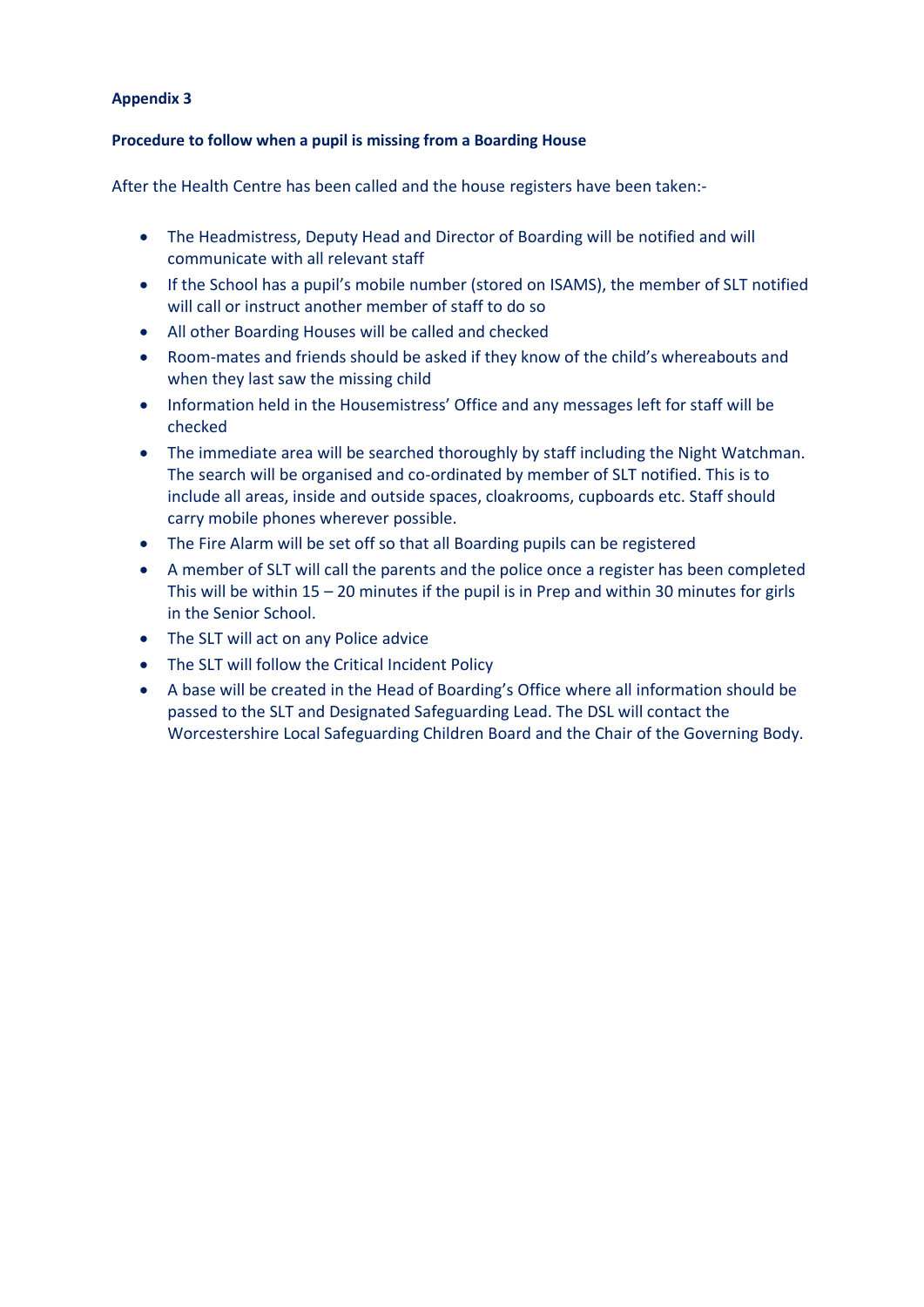## **Flow Chart to show procedure to follow when a boarder is missing**

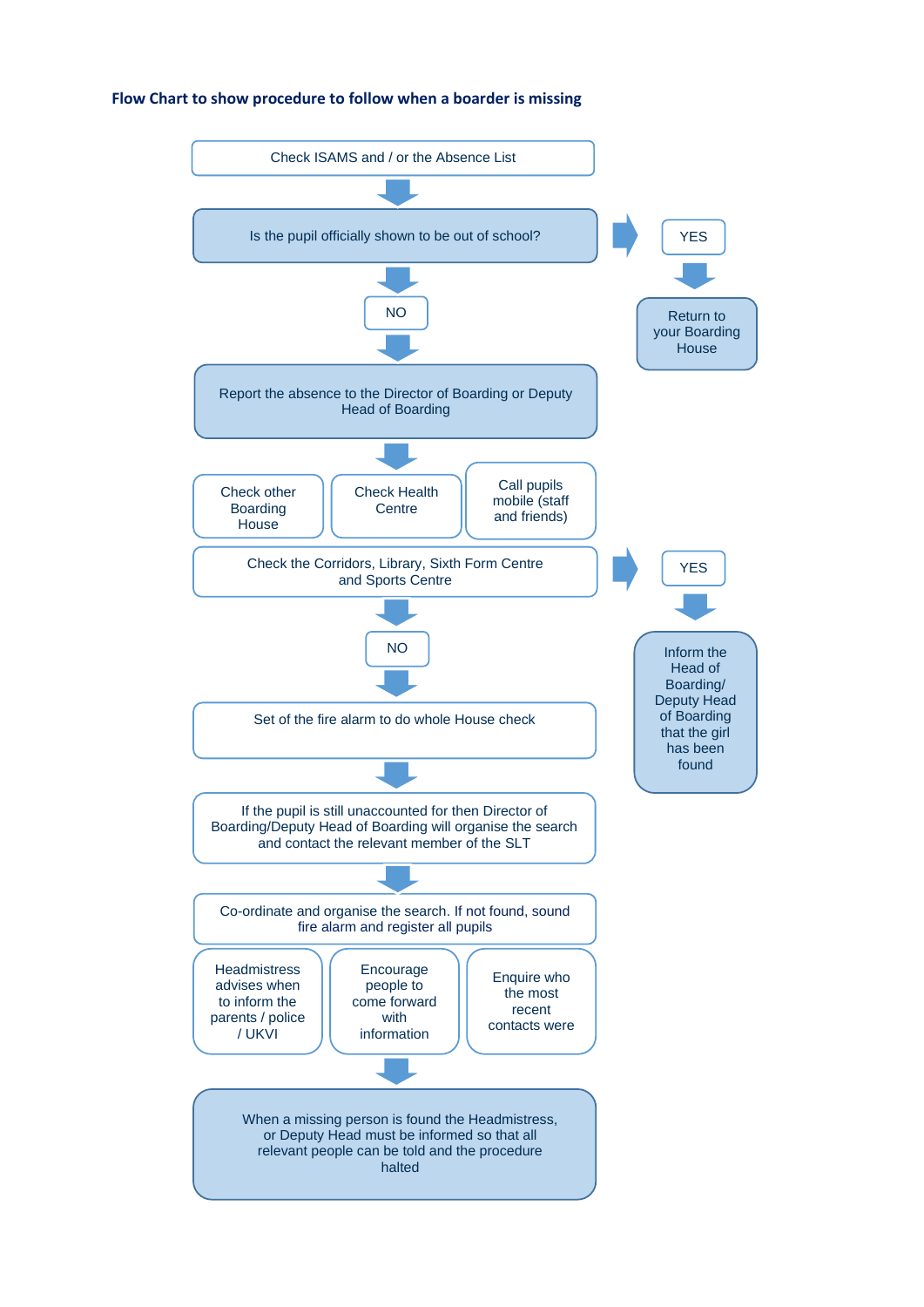## **Appendix 4: Grounds for deleting a pupil from the school admission register**

|                | Grounds for deleting a pupil of compulsory school age from the school admission register set                                                                                                                                                                                                                                                                                                                                                                                                                                                    |  |
|----------------|-------------------------------------------------------------------------------------------------------------------------------------------------------------------------------------------------------------------------------------------------------------------------------------------------------------------------------------------------------------------------------------------------------------------------------------------------------------------------------------------------------------------------------------------------|--|
|                | out in the Education (Pupil Registration) (England) Regulations 2006, as amended                                                                                                                                                                                                                                                                                                                                                                                                                                                                |  |
| $\mathbf{1}$   | $8(1)(a)$ - where the pupil is registered at the school in accordance with the requirements of a<br>school attendance order, that another school is substituted by the local authority for that<br>named in the order or the order is revoked by the local authority on the ground that<br>arrangements have been made for the child to receive efficient full-time education suitable to<br>her age, ability and aptitude otherwise than at school.                                                                                            |  |
| $\overline{2}$ | 8(1)(b) - except where it has been agreed by the proprietor that the pupil should be<br>registered at more than one school, in a case not falling within sub-paragraph (a) or<br>regulation 9, that she has been registered as a pupil at another school.                                                                                                                                                                                                                                                                                       |  |
| 3              | $8(1)(c)$ - where a pupil is registered at more than one school, and in a case not falling within<br>sub-paragraph (j) or (m) or regulation 9, that she has ceased to attend the school and the<br>proprietor of any other school at which she is registered has given consent to the deletion.                                                                                                                                                                                                                                                 |  |
| 4              | $8(1)(d)$ - in a case not falling within sub-paragraph (a) of this paragraph, that she has ceased<br>to attend the school and the proprietor has received written notification from the parent<br>that the pupil is receiving education otherwise than at school.                                                                                                                                                                                                                                                                               |  |
| 5              | 8(1)(e) - except in the case of a boarder, that she has ceased to attend the school and no<br>longer ordinarily resides at a place which is a reasonable distance from the school at which<br>she is registered.                                                                                                                                                                                                                                                                                                                                |  |
| 6              | 8(1)(f) - in the case of a pupil granted leave of absence in accordance with regulation 7(1A),<br>that $-$<br>(i) the pupil has failed to attend the school within the ten school days immediately following<br>the expiry of the period for which such leave was granted;<br>(ii) the proprietor does not have reasonable grounds to believe that the pupil is unable to<br>attend the school by reason of sickness or any unavoidable cause; and<br>(iii) the proprietor and the local authority have failed, after jointly making reasonable |  |
|                | enquiries, to ascertain where the pupil is.                                                                                                                                                                                                                                                                                                                                                                                                                                                                                                     |  |
| $\overline{7}$ | $8(1)(g)$ - that she is certified by the school medical officer as unlikely to be in a fit state of<br>health to attend school before ceasing to be of compulsory school age, and neither she nor<br>her parent has indicated to the school the intention to continue to attend the school after<br>ceasing to be of compulsory school age.                                                                                                                                                                                                     |  |
| 8              | 8(1)(h) - that she has been continuously absent from the school for a period of not less than<br>twenty school days and -<br>(i) at no time was her absence during that period authorised by the proprietor in accordance                                                                                                                                                                                                                                                                                                                       |  |
|                | with regulation 6(2);<br>(ii) the proprietor does not have reasonable grounds to believe that the pupil is unable to<br>attend the school by reason of sickness or any unavoidable cause; and<br>(iii) the proprietor of the school and the local authority have failed, after jointly making<br>reasonable enquiries, to ascertain where the pupil is.                                                                                                                                                                                         |  |
| 9              | $8(1)(i)$ - that she is detained in pursuance of a final order made by a court or of an order of<br>recall made by a court or the Secretary of State, that order being for a period of not less than<br>four months, and the proprietor does not have reasonable grounds to believe that the pupil<br>will return to the school at the end of that period.                                                                                                                                                                                      |  |
| 10             | $8(1)(j)$ - that the pupil has died.                                                                                                                                                                                                                                                                                                                                                                                                                                                                                                            |  |
| 11             | $8(1)(k)$ - that the pupil will cease to be of compulsory school age before the school next<br>meets and $-$<br>(i) the relevant person has indicated that the pupil will cease to attend the school; or<br>(ii) the pupil does not meet the academic entry requirements for admission to the school's<br>sixth form.                                                                                                                                                                                                                           |  |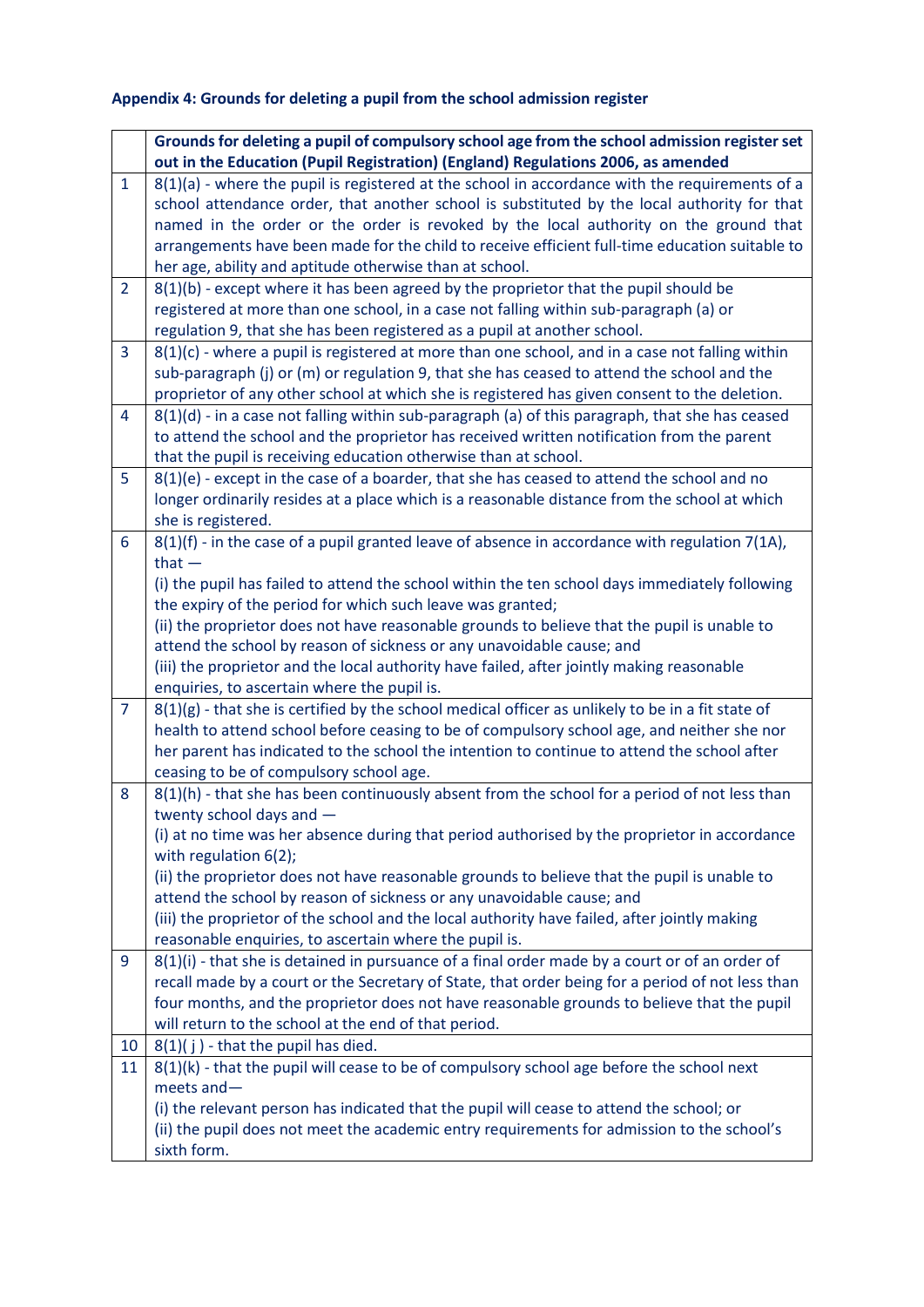| 12 | $8(1)(I)$ - in the case of a pupil at a school other than a maintained school, an Academy, a city<br>technology college or a city college for the technology of the arts, that she has ceased to be a |
|----|-------------------------------------------------------------------------------------------------------------------------------------------------------------------------------------------------------|
|    | pupil of the school.                                                                                                                                                                                  |
| 13 | 8(1)(m) - that she has been permanently excluded from the school.                                                                                                                                     |
| 14 | $8(1)(n)$ - where the pupil has been admitted to the school to receive nursery education, that                                                                                                        |
|    | she has not on completing such education transferred to a reception, or higher, class at the                                                                                                          |
|    | school.                                                                                                                                                                                               |
| 15 | $8(1)(o)$ where-                                                                                                                                                                                      |
|    | (i) the pupil is a boarder at a maintained school or an Academy;                                                                                                                                      |
|    | (ii) charges for board and lodging are payable by the parent of the pupil; and                                                                                                                        |
|    | (iii) those charges remain unpaid by the pupil's parent at the end of the school term to which                                                                                                        |
|    | they relate.                                                                                                                                                                                          |

*Children Missing Education (Statutory guidance for local authorities) – September 2018*